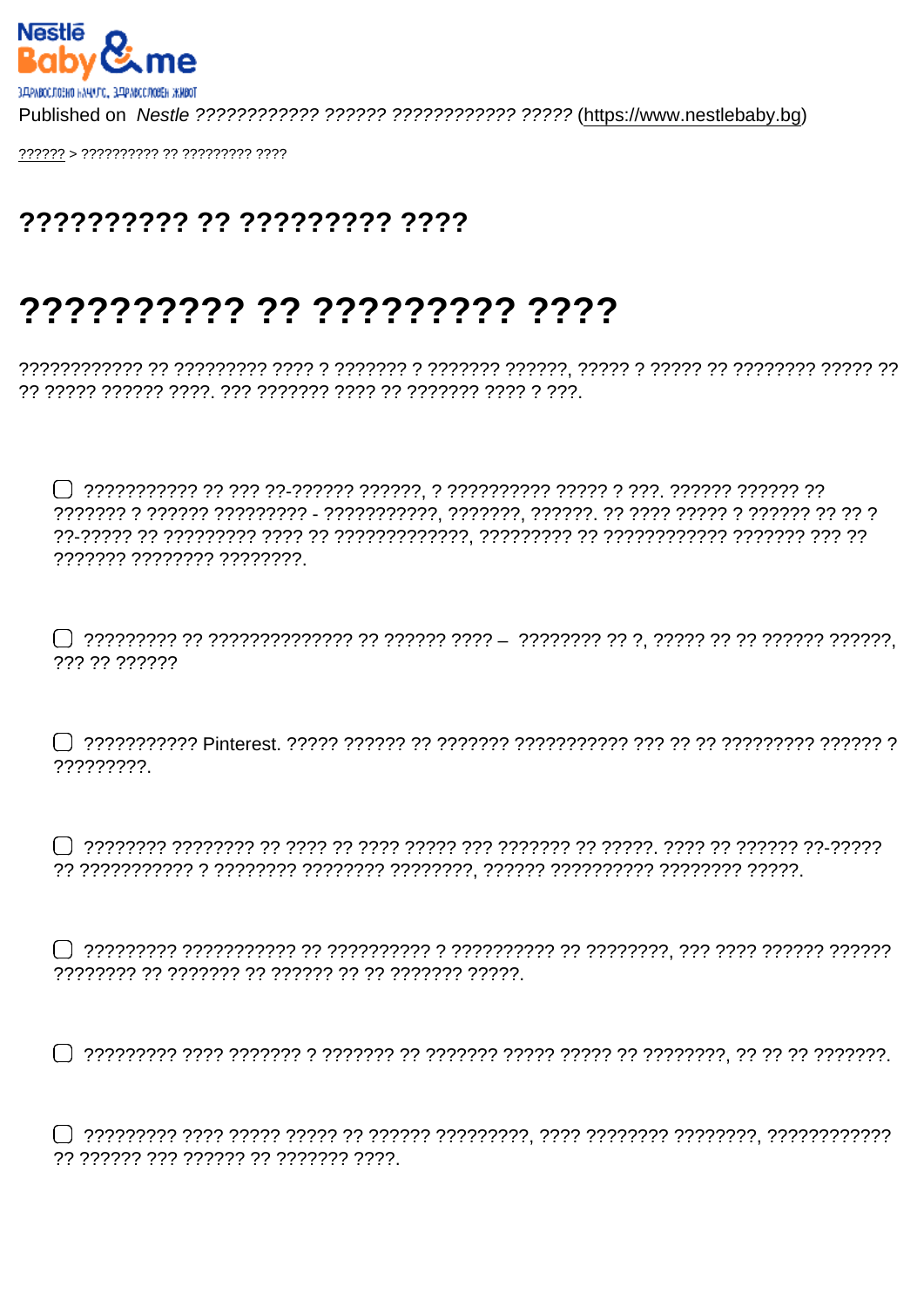7777777 7 7777777 777

 $\Box$  ??????? ?? ????? ?? ????????.

????????????